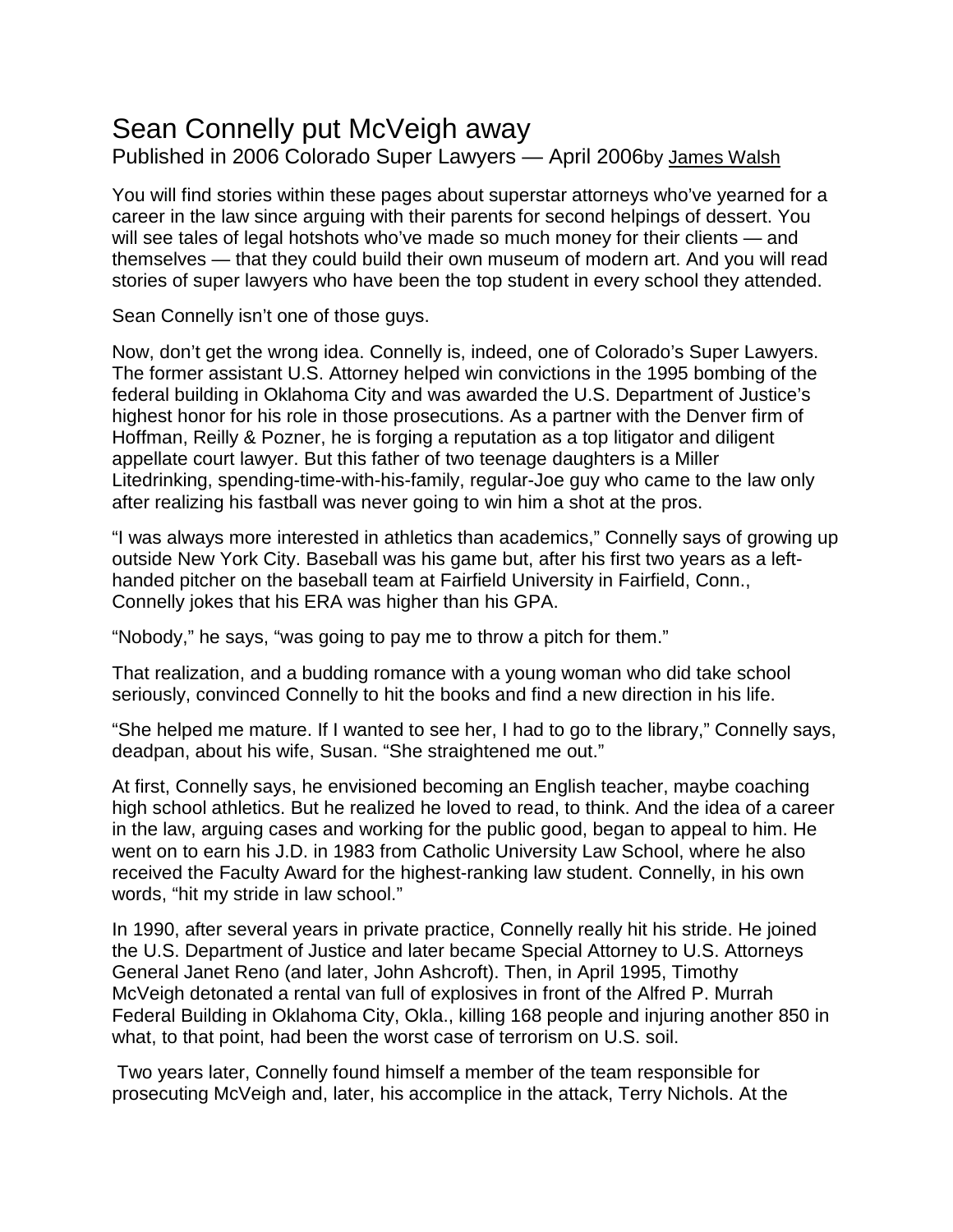time, Connelly's daughters Laura and Erin were 9 and 7, just young children themselves. The pressure of the case — the pressure to find justice for all those victims — was immense, Connelly acknowledges.

"It was so important to the people of Oklahoma City and to the rest of the country," he says. "We needed to show that the system could work."

About victims' friends and families, he says: "People wanted to know every detail. Others didn't want to know anything. But some came to every hearing. That drove us on."

Connelly worked the case from the beginning through McVeigh's and Nichols' convictions to McVeigh's final appeals in 2001. In May of that year, just a week before McVeigh was scheduled to be executed, Department of Justice officials discovered and then admitted that the FBI had mistakenly withheld several hundred documents from the defense in the case.

Connelly was in charge of staying on top of appellate issues in the case. "I got a call from the FBI agent in charge and had to write the letter," he says of telling defense attorneys of the mistake.

McVeigh's attorney filed a petition, seeking to overturn the conviction. But the court ruled that the information, much of it phone records and interviews gathered by field offices across the country, would not have made a difference in his case. McVeigh was executed by lethal injection on June 11, 2001.

Three months later, the nation would once again be shaken by terrorism within our borders — this time in New York City, in suburban Washington, D.C., and in a field in Pennsylvania. Connelly, who was awarded the Attorney General's Award for Exceptional Service for his work on the case that was known as OKBOMB, stayed with the Department of Justice until 2002.

He returned to private practice with Hoffman, Reilly & Pozner, where he now specializes in complex civil actions and white-collar criminal litigation.

"I loved my time in government, but I never thought there'd be another challenge like that," he says of the Oklahoma City case.

After the Oklahoma City case, Connelly moved to the Denver area and worked out of the U.S. Attorney's office there. While there, he worked for Tom Strickland, a former U.S. Attorney for Colorado and now managing partner of Hogan & Hartson. Strickland says Connelly is an exemplary attorney.

"He did a superb job," Strickland says of Connelly's work after Strickland put him in charge of the appellate group. "There were a lot of great lawyers over there and a lot of great minds. … and I consider Sean my lawyer. When I needed a final bit of input from a smart, thinking lawyer who had great knowledge and great judgment, I went to Sean." Strickland adds: "I trusted his legal

judgment as much as anybody's in that office."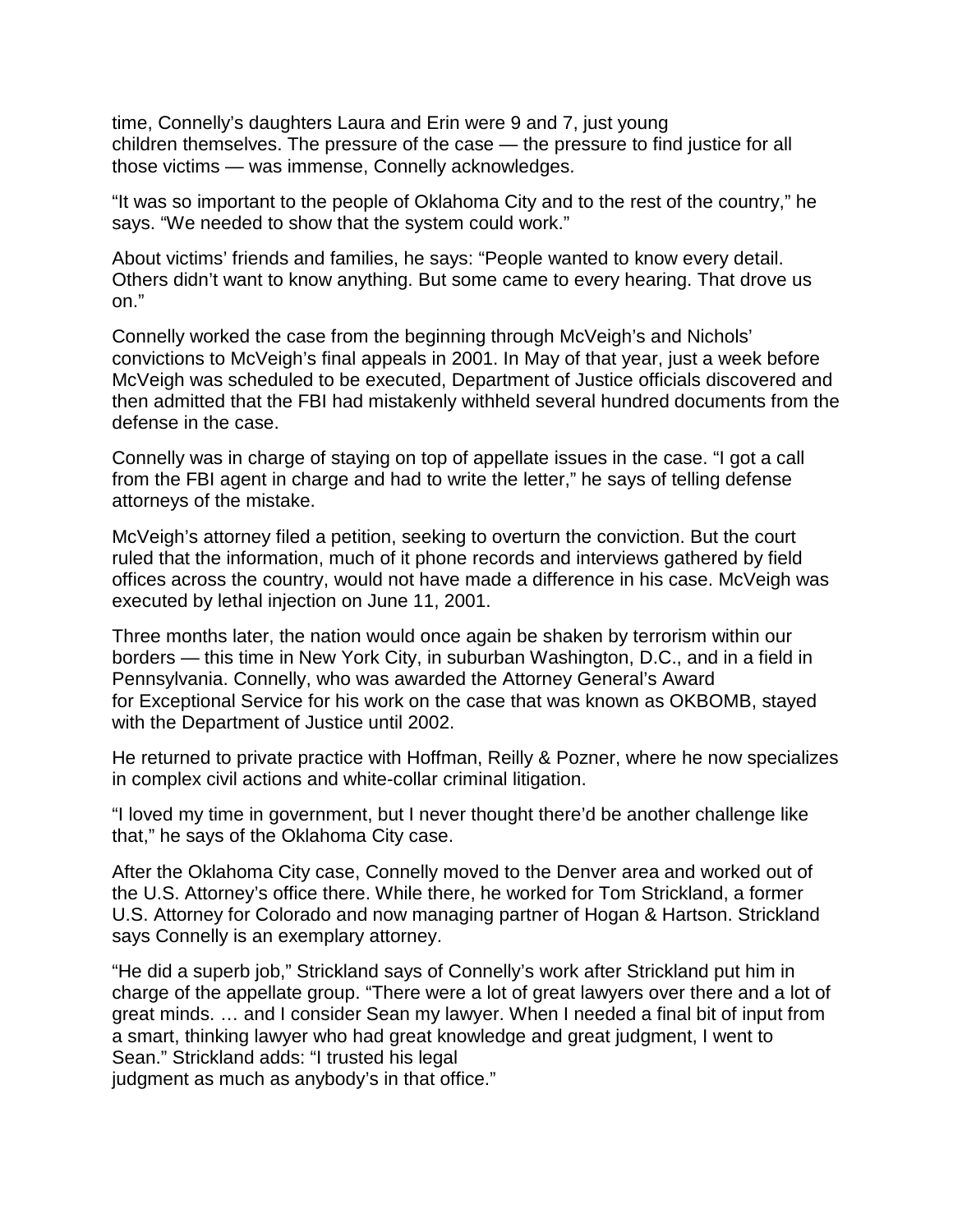After so many years of working to put bad guys behind bars, Connelly says he wanted a change of perspective, a fresh look at the law from the other side of the aisle. His work defending people prosecuted for fraud and other white-collar cases has given Connelly a better understanding of the impact the government can have on lives, he says.

At all stages of a case — even those that never leave the investigation phase — Connelly says the government has tremendous power and can wield it. Even when, perhaps, it shouldn't. Many white-collar cases, Connelly says, are better left to the civil process than the criminal courts. Why? Because in so many cases, the question of whether a crime was committed — rather than simply a series of mistakes — is often hard to measure.

He currently represents a client who has been under investigation for the past year.

"This year has been just hell for that person," he says. "But even when the government thinks they can prove a crime, it may be better to just let the civil process work."

He adds, "Just because money was lost doesn't mean there was a crime committed."

Connelly is currently handling the appeal of Will Hoover, a former financial adviser convicted of 44 felony counts, including racketeering, securities fraud and theft. He was sentenced in July 2004 to 100 years in prison. Hoover represented 25 people, and several million dollars was lost. He has denied wrongdoing and is appealing his conviction and the length of his sentence.

In white-collar cases, Connelly says, it really boils down to intent.

"The answer is, it depends," he says when asked how to define white-collar crime. "You really have to get into a person's head. Did they intend to defraud someone?"

In many white-collar cases, attorneys walk a delicate balance on how to best represent their client and when to let their client testify to that intent. Often, civil cases are tried first. And defendants have no Fifth Amendment protection against self-incrimination. Then that civil testimony can be used against them in the criminal trial to follow. The attorney, Connelly says, has to look at multiple angles and strategies when working in the area of white-collar defense. After spending so many years prosecuting cases, Connelly says he's enjoying his new perspective.

Richard Slivka, general counsel for the Denver Broncos, says that Connelly has taken to his new line of work extremely well. They have worked together on the lawsuit filed by former Broncos owner Edgar Kaiser Jr., seeking to regain ownership of the team he sold in 1984. Connelly worked on the case at the trial level — Kaiser did not win the team but simply the rights to purchase 10 percent of it — but his heavy lifting now is on the appeal.

Kaiser appealed, the team cross-appealed, and Connelly is in the middle of building what the Broncos hope will be a successful case. Slivka says Connelly has earned the confidence of everyone who has worked with him.